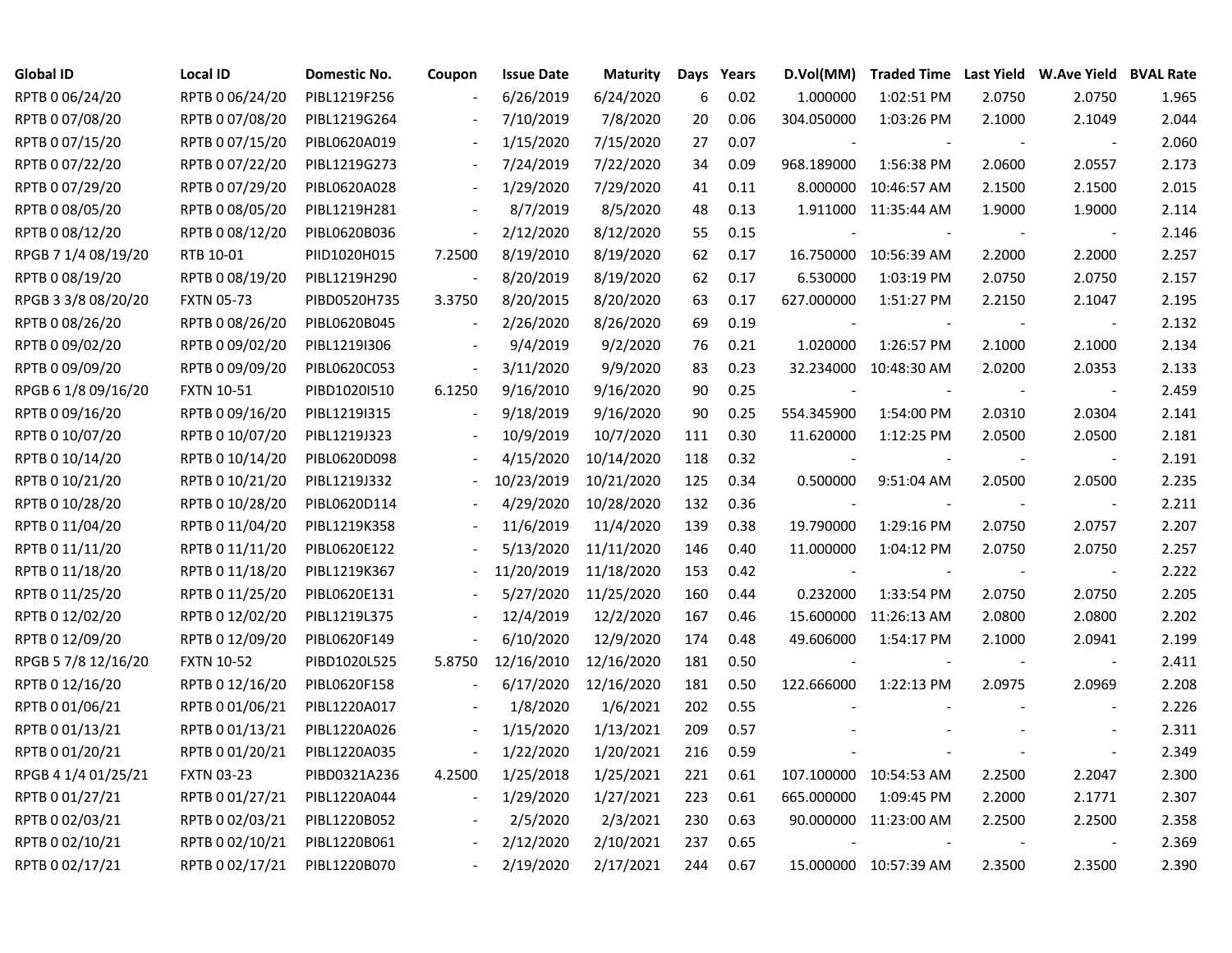| <b>Global ID</b>     | <b>Local ID</b>   | Domestic No. | Coupon                   | <b>Issue Date</b> | <b>Maturity</b> | Days | Years | D.Vol(MM)   | Traded Time Last Yield W.Ave Yield BVAL Rate |        |                          |       |
|----------------------|-------------------|--------------|--------------------------|-------------------|-----------------|------|-------|-------------|----------------------------------------------|--------|--------------------------|-------|
| RPTB 0 02/24/21      | RPTB 0 02/24/21   | PIBL1220B089 |                          | 2/26/2020         | 2/24/2021       | 251  | 0.69  |             |                                              |        |                          | 2.277 |
| RPGB 7 3/8 03/03/21  | RTB 10-02         | PIID1021C027 | 7.3750                   | 3/3/2011          | 3/3/2021        | 258  | 0.71  |             | 0.500000 10:42:46 AM                         | 2.4000 | 2.4000                   | 2.354 |
| RPTB 0 03/03/21      | RPTB 0 03/03/21   | PIBL1220C097 |                          | 3/4/2020          | 3/3/2021        | 258  | 0.71  |             |                                              |        |                          | 2.420 |
| RPTB 0 03/10/21      | RPTB 0 03/10/21   | PIBL1220C104 | $\overline{\phantom{a}}$ | 3/11/2020         | 3/10/2021       | 265  | 0.73  |             |                                              |        | $\blacksquare$           | 2.438 |
| RPTB 0 03/17/21      | RPTB 0 03/17/21   | PIBL1220C113 | $\overline{\phantom{a}}$ | 3/18/2020         | 3/17/2021       | 272  | 0.75  |             | 4.500000 10:58:32 AM                         | 2.4000 | 2.4000                   | 2.504 |
| RPGB 3 1/2 03/20/21  | <b>FXTN 07-57</b> | PIBD0721C574 | 3.5000                   | 3/20/2014         | 3/20/2021       | 275  | 0.75  | 799.550000  | 1:18:28 PM                                   | 2.3500 | 2.3783                   | 2.467 |
| RPTB 0 04/07/21      | RPTB 0 04/07/21   | PIBL1220D149 | $\overline{\phantom{a}}$ | 4/8/2020          | 4/7/2021        | 293  | 0.80  | 0.600000    | 11:32:30 AM                                  | 2.0500 | 2.1500                   | 2.526 |
| RPTB 0 04/14/21      | RPTB 0 04/14/21   | PIBL1220D158 |                          | 4/15/2020         | 4/14/2021       | 300  | 0.82  | 0.700000    | 10:17:08 AM                                  | 2.3000 | 2.3000                   | 2.551 |
| RPTB 0 04/21/21      | RPTB 0 04/21/21   | PIBL1220D167 | $\overline{\phantom{a}}$ | 4/22/2020         | 4/21/2021       | 307  | 0.84  |             | 27.020000 11:52:39 AM                        | 2.3850 | 2.3850                   | 2.520 |
| RPGB 6 1/2 04/28/21  | <b>FXTN 10-53</b> | PIBD1021D531 | 6.5000                   | 4/28/2011         | 4/28/2021       | 314  | 0.86  |             |                                              |        |                          | 2.757 |
| RPTB 0 04/28/21      | RPTB 0 04/28/21   | PIBL1220D176 | $\overline{\phantom{a}}$ | 4/29/2020         | 4/28/2021       | 314  | 0.86  |             |                                              |        | $\overline{\phantom{a}}$ | 2.553 |
| RPTB 0 05/05/21      | RPTB 0 05/05/21   | PIBL1220E184 |                          | 5/6/2020          | 5/5/2021        | 321  | 0.88  | 130.000000  | 1:48:26 PM                                   | 2.4200 | 2.4200                   | 2.567 |
| RPTB 0 05/12/21      | RPTB 0 05/12/21   | PIBL1220E193 | $\overline{\phantom{a}}$ | 5/13/2020         | 5/12/2021       | 328  | 0.90  |             |                                              |        |                          | 2.554 |
| RPTB 0 05/19/21      | RPTB 0 05/19/21   | PIBL1220E200 |                          | 5/20/2020         | 5/19/2021       | 335  | 0.92  |             |                                              |        | $\blacksquare$           | 2.609 |
| RPTB 0 05/26/21      | RPTB 0 05/26/21   | PIBL1220E219 |                          | 5/27/2020         | 5/26/2021       | 342  | 0.94  | 1140.000000 | 10:07:52 AM                                  | 2.3500 | 2.3500                   | 2.575 |
| RPTB 0 06/02/21      | RPTB 0 06/02/21   | PIBL1220F227 |                          | 6/3/2020          | 6/2/2021        | 349  | 0.96  | 81.618000   | 1:20:19 PM                                   | 2.3550 | 2.3427                   | 2.584 |
| RPTB 0 06/09/21      | RPTB 0 06/09/21   | PIBL1220F236 | $\overline{\phantom{a}}$ | 6/10/2020         | 6/9/2021        | 356  | 0.98  | 33.780000   | 1:51:38 PM                                   | 2.3700 | 2.3492                   | 2.573 |
| RPGB 4 7/8 06/13/21  | RTB 03-09         | PIID0321F092 | 4.8750                   | 6/13/2018         | 6/13/2021       | 360  | 0.99  | 923.900000  | 1:52:48 PM                                   | 2.4200 | 2.4205                   | 2.461 |
| RPTB 0 06/16/21      | RPTB 0 06/16/21   | PIBL1220F245 |                          | 6/17/2020         | 6/16/2021       | 363  | 0.99  | 4122.929000 | 1:27:30 PM                                   | 2.3575 | 2.3351                   | 2.533 |
| RPGB 5 3/4 10/20/21  | RTB 10-03         | PIID1021J039 | 5.7500                   | 10/20/2011        | 10/20/2021      | 489  | 1.34  |             |                                              |        | $\overline{\phantom{a}}$ | 2.553 |
| RPGB 5 3/4 11/24/21  | <b>FXTN 10-55</b> | PIBD1021K551 | 5.7500                   | 11/24/2011        | 11/24/2021      | 524  | 1.44  | 25.000000   | 1:53:40 PM                                   | 2.5500 | 2.6100                   | 2.566 |
| RPGB 6 3/8 01/19/22  | <b>FXTN 10-54</b> | PIBD1022G545 | 6.3750                   | 7/19/2011         | 1/19/2022       | 580  | 1.59  |             |                                              |        | $\overline{\phantom{a}}$ | 2.598 |
| RPGB 4 01/26/22      | <b>FXTN 05-74</b> | PIBD0522A747 | 4.0000                   | 1/26/2017         | 1/26/2022       | 587  | 1.61  | 1349.000000 | 1:05:34 PM                                   | 2.5500 | 2.5479                   | 2.612 |
| RPGB 15 03/14/22     | <b>FXTN 20-02</b> | PIBD2022C021 | 15.0000                  | 3/14/2002         | 3/14/2022       | 634  | 1.74  |             |                                              |        | $\overline{\phantom{a}}$ | 2.605 |
| RPGB 4 3/4 07/04/22  | <b>FXTN 03-24</b> | PIBD0322G247 | 4.7500                   | 7/4/2019          | 7/4/2022        | 746  | 2.04  | 823.700000  | 1:50:15 PM                                   | 2.6150 | 2.6215                   | 2.679 |
| RPGB 4 7/8 08/02/22  | <b>FXTN 10-56</b> | PIBD1022H562 | 4.8750                   | 8/2/2012          | 8/2/2022        | 775  | 2.12  |             |                                              |        |                          | 2.664 |
| RPGB 4 3/4 09/13/22  | <b>FXTN 10-57</b> | PIBD1022I570 | 4.7500                   | 9/13/2012         | 9/13/2022       | 817  | 2.24  |             |                                              |        |                          | 2.663 |
| RPGB 12 3/4 10/17/22 | <b>FXTN 20-03</b> | PIBD2022J033 | 12.7500                  | 10/17/2002        | 10/17/2022      | 851  | 2.33  |             |                                              |        |                          | 2.672 |
| RPGB 4 5/8 12/04/22  | RTB 05-11         | PIID0522L114 | 4.6250                   | 12/4/2017         | 12/4/2022       | 899  | 2.46  | 263.250000  | 1:05:57 PM                                   | 2.6100 | 2.6270                   | 2.699 |
| RPGB 4 12/06/22      | <b>FXTN 10-58</b> | PIBD1022L585 | 4.0000                   | 12/6/2012         | 12/6/2022       | 901  | 2.47  |             |                                              |        | $\blacksquare$           | 2.686 |
| RPGB 4 3/8 02/11/23  | RTB 03-10         | PIID0323B101 | 4.3750                   | 2/11/2020         | 2/11/2023       | 968  | 2.65  | 1776.200000 | 1:42:18 PM                                   | 2.6300 | 2.6276                   | 2.664 |
| RPGB 13 02/20/23     | <b>FXTN 20-04</b> | PIBD2023B048 | 13.0000                  | 2/20/2003         | 2/20/2023       | 977  | 2.68  |             |                                              |        | $\blacksquare$           | 2.706 |
| RPGB 5 1/2 03/08/23  | <b>FXTN 05-75</b> | PIBD0523C752 | 5.5000                   | 3/8/2018          | 3/8/2023        | 993  | 2.72  |             |                                              |        | $\blacksquare$           | 2.688 |
| RPGB 3 1/2 04/21/23  | <b>FXTN 07-58</b> | PIBD0723D588 | 3.5000                   | 4/21/2016         | 4/21/2023 1,037 |      | 2.84  | 271.450000  | 1:46:08 PM                                   | 2.7000 | 2.7002                   | 2.729 |
| RPGB 11 7/8 05/29/23 | <b>FXTN 20-05</b> | PIBD2023E054 | 11.8750                  | 5/29/2003         | 5/29/2023 1,075 |      | 2.94  |             |                                              |        |                          | 2.731 |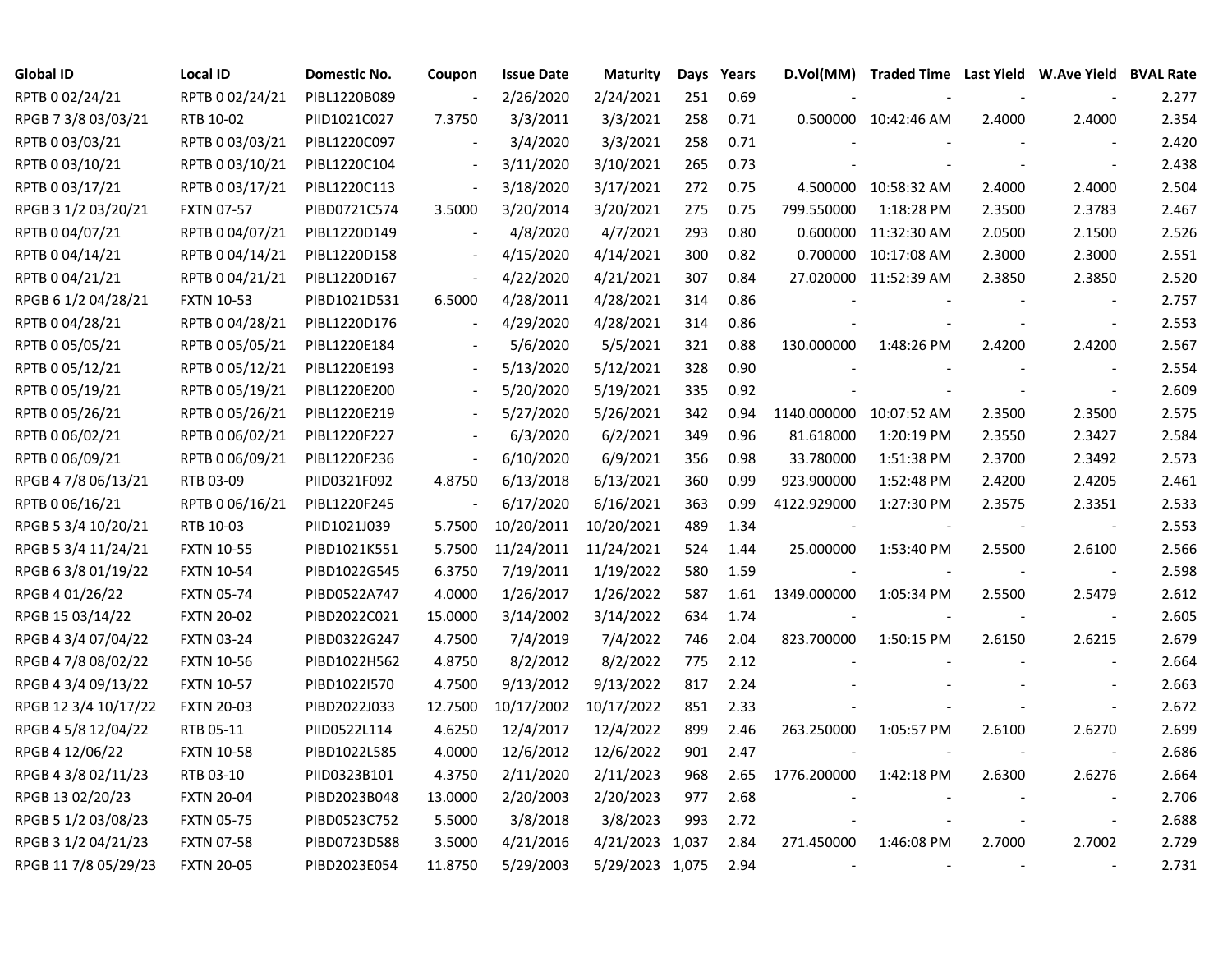| <b>Global ID</b>     | <b>Local ID</b>   | Domestic No. | Coupon  | <b>Issue Date</b> | <b>Maturity</b>        | Days Years | D.Vol(MM)   |                        |                          | Traded Time Last Yield W.Ave Yield BVAL Rate |       |
|----------------------|-------------------|--------------|---------|-------------------|------------------------|------------|-------------|------------------------|--------------------------|----------------------------------------------|-------|
| RPGB 3 1/4 08/15/23  | RTB 10-04         | PIID1023H046 | 3.2500  | 8/15/2013         | 8/15/2023 1,153        | 3.16       | 195.515000  | 1:40:39 PM             | 2.7800                   | 2.7919                                       | 2.818 |
| RPGB 11 3/8 10/23/23 | <b>FXTN 20-06</b> | PIBD2023J068 | 11.3750 | 10/23/2003        | 10/23/2023 1,222       | 3.35       |             |                        |                          | $\overline{\phantom{a}}$                     | 2.768 |
| RPGB 6 1/4 03/12/24  | RTB 05-12         | PIID0524C129 | 6.2500  | 3/12/2019         | 3/12/2024 1,363        | 3.73       | 1514.650000 | 1:08:15 PM             | 2.8000                   | 2.7861                                       | 2.785 |
| RPGB 4 1/2 04/20/24  | <b>FXTN 07-59</b> | PIBD0724D595 | 4.5000  | 4/20/2017         | 4/20/2024 1,402        | 3.84       |             |                        |                          | $\overline{\phantom{a}}$                     | 2.815 |
| RPGB 12 3/8 06/03/24 | <b>FXTN 20-07</b> | PIBD2024F075 | 12.3750 | 6/3/2004          | 6/3/2024 1,446         | 3.96       |             |                        |                          | $\blacksquare$                               | 2.824 |
| RPGB 12 7/8 08/05/24 | <b>FXTN 20-08</b> | PIBD2024H086 | 12.8750 | 8/5/2004          | 8/5/2024 1,509         | 4.13       |             |                        |                          | $\overline{\phantom{a}}$                     | 2.842 |
| RPGB 4 1/8 08/20/24  | <b>FXTN 10-59</b> | PIBD1024H595 | 4.1250  | 8/20/2014         | 8/20/2024 1,524        | 4.17       | 0.610000    | 9:25:59 AM             | 3.0000                   | 3.0000                                       | 2.889 |
| RPGB 4 1/4 10/17/24  | <b>FXTN 05-76</b> | PIBD0524J762 | 4.2500  | 10/17/2019        | 10/17/2024 1,582       | 4.33       | 4350.000000 | 1:42:11 PM             | 2.8125                   | 2.8269                                       | 2.848 |
| RPGB 13 3/4 11/11/24 | <b>FXTN 20-09</b> | PIBD2024K091 | 13.7500 | 11/11/2004        | 11/11/2024 1,607       | 4.40       |             |                        |                          | $\blacksquare$                               | 2.869 |
| RPGB 5 3/4 04/12/25  | <b>FXTN 07-61</b> | PIBD0725D618 | 5.7500  | 4/12/2018         | 4/12/2025 1,759        | 4.82       | 607.350000  | 1:50:19 PM             | 2.9250                   | 2.8999                                       | 2.996 |
| RPGB 12 1/8 04/14/25 | <b>FXTN 20-10</b> | PIBD2025D103 | 12.1250 | 4/14/2005         | 4/14/2025 1,761        | 4.82       |             |                        |                          | $\overline{\phantom{a}}$                     | 2.913 |
| RPGB 3 5/8 09/09/25  | <b>FXTN 10-60</b> | PIBD1025I608 | 3.6250  | 9/9/2015          | 9/9/2025 1,909         | 5.23       | 2.854360    | 1:26:14 PM             | 3.0000                   | 3.0497                                       | 2.880 |
| RPGB 12 1/8 10/20/25 | <b>FXTN 20-11</b> | PIBD2025J116 | 12.1250 | 10/20/2005        | 10/20/2025 1,950       | 5.34       |             |                        |                          | $\blacksquare$                               | 2.969 |
| RPGB 18 1/4 11/29/25 | <b>FXTN 25-01</b> | PIBD2525K015 | 18.2500 | 11/29/2000        | 11/29/2025 1,990       | 5.45       |             |                        |                          |                                              | 2.982 |
| RPGB 10 1/4 01/19/26 | <b>FXTN 20-12</b> | PIBD2026A122 | 10.2500 | 1/19/2006         | 1/19/2026 2,041        | 5.59       |             |                        |                          |                                              | 2.997 |
| RPGB 6 1/4 02/14/26  | <b>FXTN 07-62</b> | PIBD0726B627 | 6.2500  | 2/14/2019         | 2/14/2026 2,067        | 5.66       | 3087.800000 | 11:25:44 AM            | 2.9000                   | 2.8006                                       | 2.821 |
| RPGB 3 1/2 09/20/26  | RTB 10-05         | PIID1026I057 | 3.5000  | 9/20/2016         | 9/20/2026 2,285        | 6.26       | 7.500000    | 1:41:05 PM             | 3.5000                   | 3.4867                                       | 3.164 |
| RPGB 6 1/4 10/20/26  | RTB 15-01         | PIID1526J019 | 6.2500  | 10/20/2011        | 10/20/2026 2,315       | 6.34       | 5.000000    | 10:22:21 AM            | 3.5000                   | 3.5000                                       | 3.118 |
| RPGB 8 12/07/26      | <b>FXTN 20-13</b> | PIBD2026L139 | 8.0000  | 12/7/2006         | 12/7/2026 2,363        | 6.47       |             |                        | $\overline{\phantom{a}}$ | $\overline{\phantom{a}}$                     | 3.096 |
| RPGB 5 3/8 03/01/27  | RTB 15-02         | PIID1527C023 | 5.3750  | 3/1/2012          | 3/1/2027 2,447         | 6.70       |             |                        |                          | $\blacksquare$                               | 3.287 |
| RPGB 4 3/4 05/04/27  | FXTN 10-61        | PIBD1027E617 | 4.7500  | 5/4/2017          | 5/4/2027 2,511         | 6.88       |             | 150.000000 11:34:35 AM | 3.2020                   | 3.2020                                       | 3.221 |
| RPGB 8 5/8 09/06/27  | <b>FXTN 20-14</b> | PIBD2027I140 | 8.6250  | 9/6/2007          | 9/6/2027 2,636         | 7.22       |             |                        |                          | $\blacksquare$                               | 3.179 |
| RPGB 6 1/4 03/22/28  | <b>FXTN 10-63</b> | PIBD1028C635 | 6.2500  | 3/22/2018         | 3/22/2028 2,834        | 7.76       |             | 1.000000 11:13:06 AM   | 3.3500                   | 3.3500                                       | 3.265 |
| RPGB 9 1/2 12/04/28  | <b>FXTN 20-15</b> | PIBD2028L151 | 9.5000  | 12/4/2008         | 12/4/2028 3,091        | 8.46       |             |                        |                          | $\overline{\phantom{a}}$                     | 3.287 |
| RPGB 6 7/8 01/10/29  | <b>FXTN 10-64</b> | PIBD1029A644 | 6.8750  | 1/10/2019         | 1/10/2029 3,128        | 8.56       | 1365.130200 | 1:13:59 PM             | 3.2650                   | 3.2575                                       | 3.280 |
| RPGB 8 3/4 05/27/30  | <b>FXTN 20-16</b> | PIBD2030E166 | 8.7500  | 5/27/2010         | 5/27/2030 3,630        | 9.94       |             |                        |                          | $\blacksquare$                               | 3.320 |
| RPGB 12 1/2 07/28/30 | <b>FXTN 25-02</b> | PIBD2530G029 | 12.5000 | 7/28/2005         | 7/28/2030 3,692 10.11  |            |             |                        |                          | $\blacksquare$                               | 3.378 |
| RPGB 11 1/4 01/26/31 | <b>FXTN 25-03</b> | PIBD2531A032 | 11.2500 | 1/26/2006         | 1/26/2031 3,874 10.61  |            |             | 0.432500 10:59:16 AM   | 4.0000                   | 4.0000                                       | 3.397 |
| RPGB 8 07/19/31      | <b>FXTN 20-17</b> | PIBD2031G171 | 8.0000  | 7/19/2011         | 7/19/2031 4,048 11.08  |            |             | 244.900000 11:57:18 AM | 3.4000                   | 3.3528                                       | 3.401 |
| RPGB 9 3/8 10/05/31  | <b>FXTN 25-04</b> | PIBD2531J042 | 9.3750  | 10/5/2006         | 10/5/2031 4,126 11.30  |            |             |                        |                          | $\overline{\phantom{a}}$                     | 3.526 |
| RPGB 5 7/8 02/02/32  | <b>FXTN 20-18</b> | PIBD2032B183 | 5.8750  | 2/2/2012          | 2/2/2032 4,246 11.63   |            |             |                        |                          | $\blacksquare$                               | 3.527 |
| RPGB 5 7/8 03/01/32  | RTB 20-01         | PIID2032C014 | 5.8750  | 3/1/2012          | 3/1/2032 4,274 11.70   |            |             | 4.500000 10:42:56 AM   | 3.9250                   | 3.9250                                       | 3.456 |
| RPGB 5 3/4 09/27/32  | <b>FXTN 20-19</b> | PIBD2032I195 | 5.7500  | 9/27/2012         | 9/27/2032 4,484 12.28  |            |             |                        |                          |                                              | 3.516 |
| RPGB 8 1/2 11/29/32  | <b>FXTN 25-05</b> | PIBD2532K057 | 8.5000  | 11/29/2007        | 11/29/2032 4,547 12.45 |            |             |                        |                          | $\overline{\phantom{a}}$                     | 3.632 |
| RPGB 3 5/8 03/21/33  | <b>FXTN 20-20</b> | PIBD2033C206 | 3.6250  | 3/21/2013         | 3/21/2033 4,659 12.76  |            | 4.700000    | 1:10:00 PM             | 4.1000                   | 4.0541                                       | 3.984 |